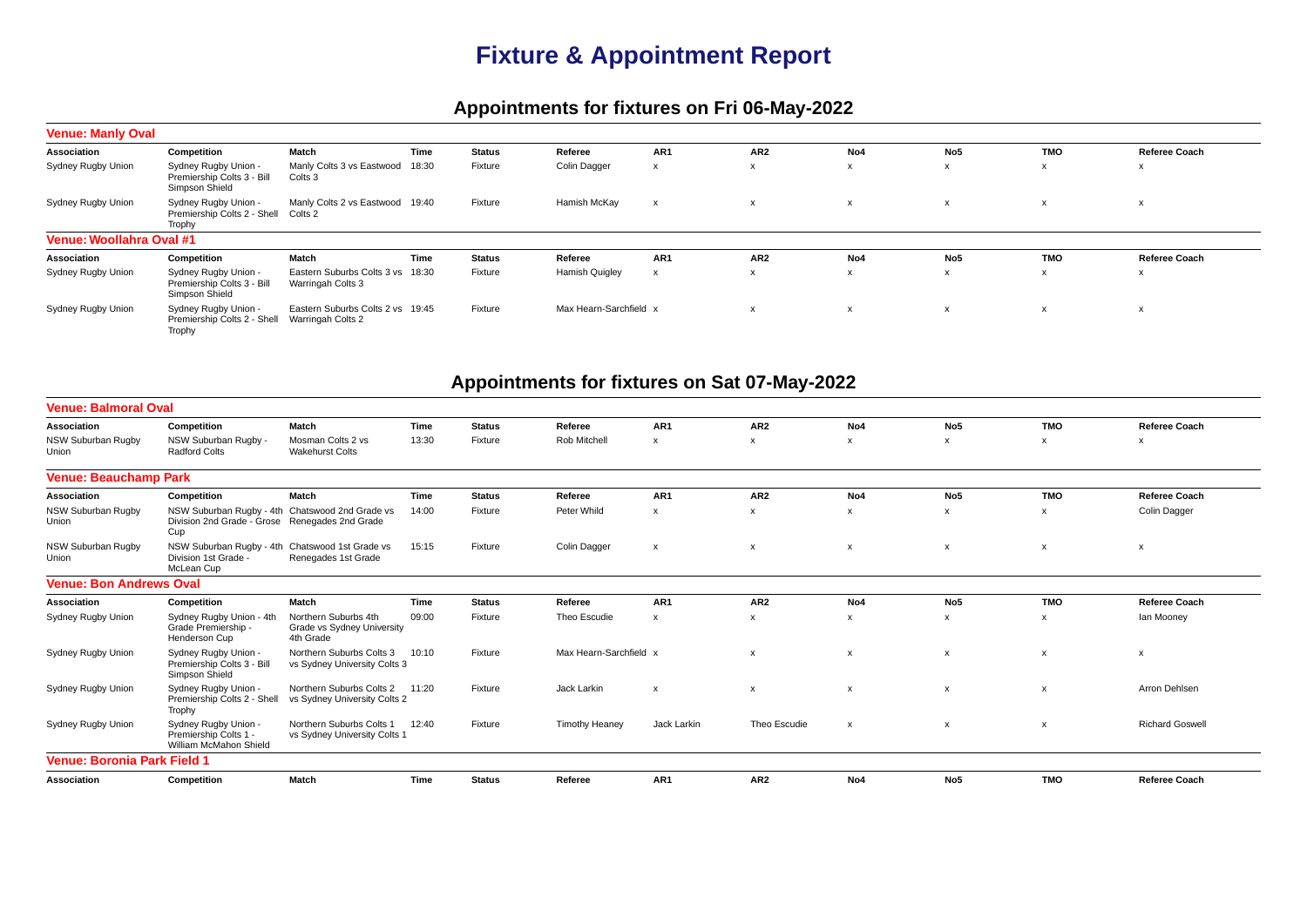| NSW Suburban Rugby<br>Union          | Division 4th Grade - Judd<br>Cup                                             | NSW Suburban Rugby - 1st Hunters Hill 4th Grade vs<br>Knox 4th Grade | 10:45 | Fixture       | Wayne Cusack          | $\boldsymbol{\mathsf{x}}$ | X                         | X                         | x               |                           | x                         |
|--------------------------------------|------------------------------------------------------------------------------|----------------------------------------------------------------------|-------|---------------|-----------------------|---------------------------|---------------------------|---------------------------|-----------------|---------------------------|---------------------------|
| NSW Suburban Rugby<br>Union          | Division 3rd Grade -<br>Whiddon Cup                                          | NSW Suburban Rugby - 1st Hunters Hill 3rd Grade vs<br>Knox 3rd Grade | 11:40 | Fixture       | Vincent Grieco        | $\boldsymbol{\mathsf{x}}$ | X                         | $\boldsymbol{\mathsf{x}}$ | $\mathsf{x}$    | X                         | $\boldsymbol{\mathsf{x}}$ |
| <b>NSW Suburban Rugby</b><br>Union   | Division Colts - Barbour Cup Colts                                           | NSW Suburban Rugby - 1st Hunters Hill Colts vs Knox                  | 12:45 | Fixture       | <b>Hamish Quigley</b> | $\boldsymbol{\mathsf{x}}$ | X                         | $\boldsymbol{\mathsf{x}}$ | $\mathsf{x}$    | $\boldsymbol{\mathsf{x}}$ | $\boldsymbol{\mathsf{x}}$ |
| NSW Suburban Rugby<br>Union          | Division 2nd Grade - Burke Knox 2nd Grade<br>Cup                             | NSW Suburban Rugby - 1st Hunters Hill 2nd Grade vs                   | 14:00 | Fixture       | Stephen Naughton      | x                         | $\pmb{\mathsf{x}}$        | $\pmb{\times}$            | x               | X                         | Michael Edye              |
| NSW Suburban Rugby<br>Union          | Division 1st Grade<br><b>Kentwell Cup</b>                                    | NSW Suburban Rugby - 1st Hunters Hill 1st Grade vs<br>Knox 1st Grade | 15:15 | Fixture       | Robert McKay          | Stephen Naughton          | $\boldsymbol{\mathsf{x}}$ | $\pmb{\times}$            | x               | x                         | Michael Edye              |
| <b>Venue: Chatswood Oval</b>         |                                                                              |                                                                      |       |               |                       |                           |                           |                           |                 |                           |                           |
| Association                          | Competition                                                                  | Match                                                                | Time  | <b>Status</b> | Referee               | AR1                       | AR <sub>2</sub>           | No4                       | No <sub>5</sub> | <b>TMO</b>                | <b>Referee Coach</b>      |
| Sydney Rugby Union                   | Sydney Rugby Union -<br>Premiership Colts 3 - Bill<br>Simpson Shield         | Gordon Colts 3 vs West<br>Harbour Colts 3                            | 10:30 | Fixture       | Lionel Bloom          | $\boldsymbol{\mathsf{x}}$ | $\mathsf{x}$              | x                         | $\mathsf{x}$    | $\mathsf{x}$              | X                         |
| Sydney Rugby Union                   | Sydney Rugby Union -<br>Premiership Colts 2 - Shell<br>Trophy                | Gordon Colts 2 vs West<br>Harbour Colts 2                            | 11:50 | Fixture       | Thomas Hughes         | $\pmb{\times}$            | $\pmb{\mathsf{x}}$        | $\pmb{\mathsf{x}}$        | x               | X                         | $\boldsymbol{\mathsf{x}}$ |
| Sydney Rugby Union                   | Sydney Rugby Union -<br>Premiership Colts 1 -<br>William McMahon Shield      | Gordon Colts 1 vs West<br>Harbour Colts 1                            | 13:25 | Fixture       | Nicholas Brown        | Thomas Hughes             | Lionel Bloom              | $\boldsymbol{\mathsf{x}}$ | x               | $\boldsymbol{\mathsf{x}}$ | $\boldsymbol{\mathsf{x}}$ |
| <b>Venue: Coogee Oval</b>            |                                                                              |                                                                      |       |               |                       |                           |                           |                           |                 |                           |                           |
| Association                          | Competition                                                                  | Match                                                                | Time  | <b>Status</b> | Referee               | AR1                       | AR <sub>2</sub>           | No4                       | No <sub>5</sub> | <b>TMO</b>                | Referee Coach             |
| Sydney Rugby Union                   | Sydney Rugby Union -<br>Premiership Colts 1 -<br>William McMahon Shield      | Randwick Colts 1 vs Hunter 11:50<br>Wildfires Colts 1                |       | Fixture       | Patrick Wagner        | $\boldsymbol{\mathsf{x}}$ | $\mathsf{x}$              | x                         | $\mathsf{x}$    | $\mathsf{x}$              | Frank Meiklejohn          |
| Sydney Rugby Union                   | Sydney Rugby Union - 2nd<br>Grade Premiership - Colin<br><b>Caird Shield</b> | Randwick 2nd Grade vs<br>Hunter Wildfires 2nd Grade                  | 13:25 | Fixture       | James Penman          | x                         | x                         | x                         | X               | X                         | Frank Meiklejohn          |
| Sydney Rugby Union                   | Sydney Rugby Union - 1st<br>Grade Premiership - Shute<br>Shield              | Randwick 1st Grade vs<br>Hunter Wildfires 1st Grade                  | 15:00 | Fixture       | Colm Mccaughan        | James Penman              | Patrick Wagner            | x                         | X               | X                         | $\boldsymbol{\mathsf{x}}$ |
| <b>Venue: Dangar Oval No 1</b>       |                                                                              |                                                                      |       |               |                       |                           |                           |                           |                 |                           |                           |
| Association                          | Competition                                                                  | Match                                                                | Time  | <b>Status</b> | Referee               | AR1                       | AR <sub>2</sub>           | No4                       | No <sub>5</sub> | <b>TMO</b>                | Referee Coach             |
| <b>GPS NSW</b>                       | Schools Cross competition<br>trials                                          | Cranbrook 2nd XV vs St<br>Pius 2nd XV                                | 14:00 | Fixture       | Thibaut Irissou       | $\mathbf{x}$              | $\mathbf{x}$              | x                         | $\mathsf{x}$    | $\boldsymbol{\mathsf{x}}$ | $\boldsymbol{\mathsf{x}}$ |
| <b>GPS NSW</b>                       | Schools Cross competition<br>trials                                          | Cranbrook 1st XV vs St<br>Pius 1st XV                                | 15:15 | Fixture       | <b>Bill Mackay</b>    | $\boldsymbol{\mathsf{x}}$ | X                         | $\boldsymbol{\mathsf{x}}$ | $\mathsf{x}$    | X                         | $\boldsymbol{\mathsf{x}}$ |
| <b>Venue: Deerubbin Park Field 1</b> |                                                                              |                                                                      |       |               |                       |                           |                           |                           |                 |                           |                           |
| Association                          | Competition                                                                  | Match                                                                | Time  | <b>Status</b> | Referee               | AR1                       | AR <sub>2</sub>           | No4                       | No <sub>5</sub> | <b>TMO</b>                | Referee Coach             |
| NSW Suburban Rugby<br>Union          | NSW Suburban Rugby -<br>2nd Division 3rd Grade -<br><b>Blunt Cup</b>         | Hawkesbury Valley 3rd<br>Grade vs Blacktown 3rd<br>Grade             | 11:40 | Fixture       | Jason Pilgrim         | x                         | $\pmb{\mathsf{x}}$        | $\mathsf x$               | $\mathsf X$     | $\mathsf{x}$              | Alexander Richards        |
| NSW Suburban Rugby<br>Union          | NSW Suburban Rugby -<br>2nd Division Colts -<br>Robertson Cup                | Hawkesbury Valley Colts vs 12:45<br><b>Blacktown Colts</b>           |       | Fixture       | lan Deane             | $\boldsymbol{\mathsf{x}}$ | x                         | x                         | x               | X                         | X                         |
| NSW Suburban Rugby<br>Union          | NSW Suburban Rugby -<br>2nd Division 2nd Grade -<br>Stockdale                | Hawkesbury Valley 2nd<br>Grade vs Blacktown 2nd<br>Grade             | 14:00 | Fixture       | Alexander Richards    | $\boldsymbol{\mathsf{x}}$ | X                         | $\boldsymbol{\mathsf{x}}$ | X               | X                         | $\boldsymbol{\mathsf{x}}$ |
| NSW Suburban Rugby<br>Union          | NSW Suburban Rugby -<br>2nd Division 1st Grade -<br>Barraclough              | Hawkesbury Valley 1st<br>Grade vs Blacktown 1st<br>Grade             | 15:15 | Fixture       | <b>Charlie Abel</b>   | Alexander Richards        | lan Deane                 | $\boldsymbol{\mathsf{x}}$ | X               | X                         | $\boldsymbol{\mathsf{x}}$ |
| <b>Venue: Drummoyne Oval</b>         |                                                                              |                                                                      |       |               |                       |                           |                           |                           |                 |                           |                           |
| Association                          | Competition                                                                  | Match                                                                | Time  | <b>Status</b> | Referee               | AR <sub>1</sub>           | AR <sub>2</sub>           | No <sub>4</sub>           | No <sub>5</sub> | <b>TMO</b>                | Referee Coach             |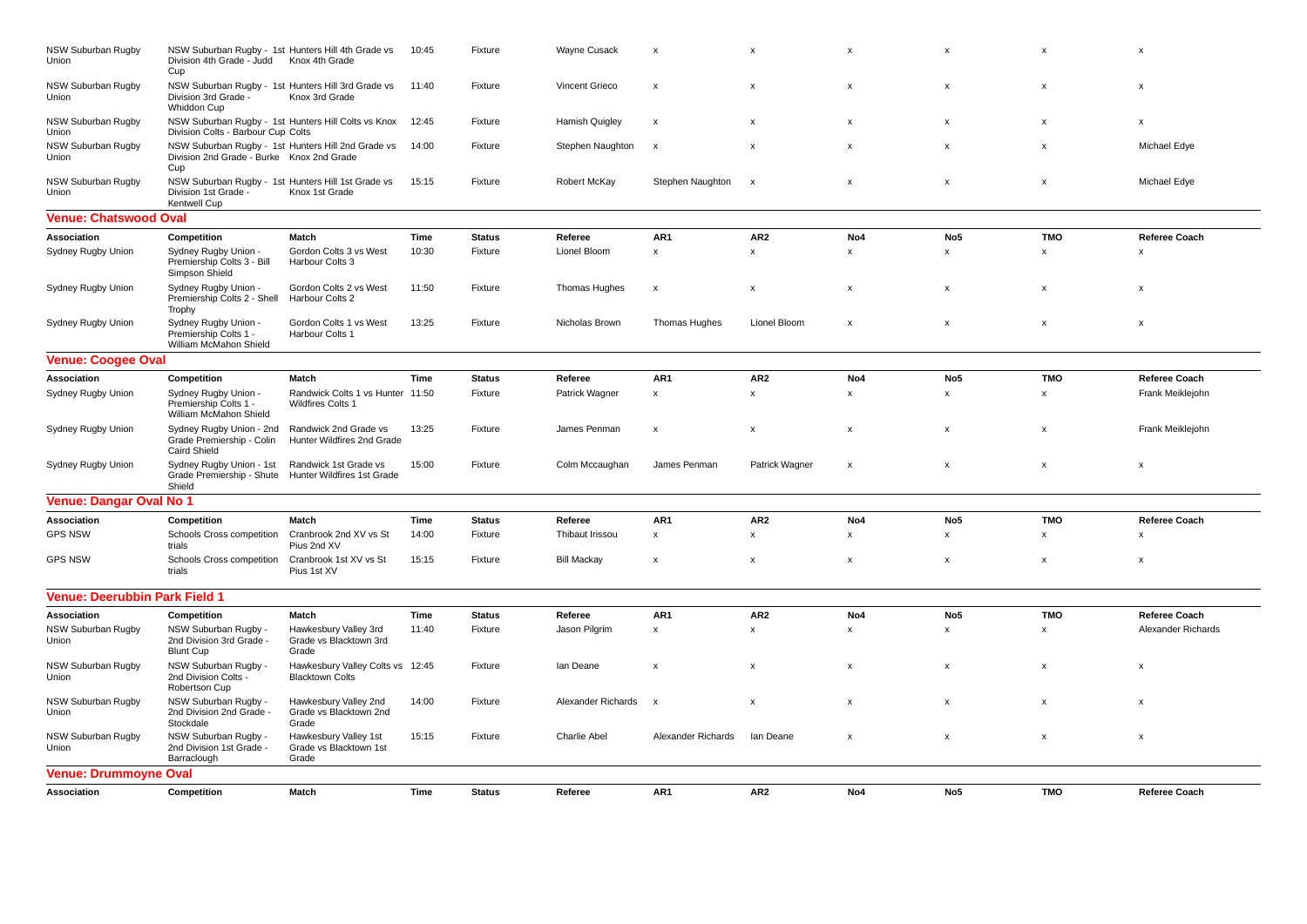| Sydney Rugby Union                  | Sydney Rugby Union - 3rd<br>Grade Premiership -<br><b>Henderson Shield</b>                                   | West Harbour 3rd Grade vs 11:50<br>Gordon 3rd Grade                                                                   |       | Fixture       | Nathan Shute           | $\boldsymbol{\mathsf{x}}$ | $\mathbf{x}$       | x                         | $\boldsymbol{\mathsf{x}}$ | $\boldsymbol{\mathsf{x}}$ | $\boldsymbol{\mathsf{x}}$ |
|-------------------------------------|--------------------------------------------------------------------------------------------------------------|-----------------------------------------------------------------------------------------------------------------------|-------|---------------|------------------------|---------------------------|--------------------|---------------------------|---------------------------|---------------------------|---------------------------|
| Sydney Rugby Union                  | Grade Premiership - Colin<br><b>Caird Shield</b>                                                             | Sydney Rugby Union - 2nd  West Harbour 2nd Grade vs 13:25<br>Gordon 2nd Grade                                         |       | Fixture       | John McCarthy          | $\boldsymbol{\mathsf{x}}$ | X                  | X                         | $\boldsymbol{\mathsf{x}}$ | X                         | <b>Anthony Moyes</b>      |
| Sydney Rugby Union                  | Sydney Rugby Union - 1st<br>Grade Premiership - Shute<br>Shield                                              | West Harbour 1st Grade vs 15:00<br>Gordon 1st Grade                                                                   |       | Fixture       | William Houston        | John McCarthy             | lan Mooney         | X                         | $\boldsymbol{\mathsf{x}}$ | $\mathsf{x}$              | <b>Anthony Moyes</b>      |
| <b>Venue: Eric Tweedale Stadium</b> |                                                                                                              |                                                                                                                       |       |               |                        |                           |                    |                           |                           |                           |                           |
| Association                         | Competition                                                                                                  | Match                                                                                                                 | Time  | <b>Status</b> | Referee                | AR1                       | AR <sub>2</sub>    | No4                       | No <sub>5</sub>           | <b>TMO</b>                | Referee Coach             |
| Sydney Rugby Union                  | Sydney Rugby Union - 4th<br>Grade Premiership -<br>Henderson Cup                                             | Western Sydney Two Blues<br>4th Grade vs Southern<br>Districts 4th Grade                                              | 09:10 | Fixture       | <b>Gerard Rigby</b>    | $\pmb{\mathsf{x}}$        | $\mathsf{x}$       | $\mathsf{x}$              | $\mathsf{x}$              | $\mathsf{x}$              | X                         |
| Sydney Rugby Union                  | Sydney Rugby Union - 3rd<br>Grade Premiership -<br>Henderson Shield                                          | Western Sydney Two Blues 10:25<br>3rd Grade vs Southern<br>Districts 3rd Grade                                        |       | Fixture       | John Stormon           | $\boldsymbol{\mathsf{x}}$ | x                  | X                         | x                         | X                         | x                         |
| Sydney Rugby Union                  | Sydney Rugby Union -<br>Premiership Colts 1 -<br>William McMahon Shield                                      | Western Sydney Two Blues 11:50<br>Colts 1 vs Southern<br>Districts Colts 1                                            |       | Fixture       | William Sandwell       | John Stormon              | Michael O'Farrell  | $\boldsymbol{\mathsf{x}}$ | $\boldsymbol{\mathsf{x}}$ | X                         | $\boldsymbol{\mathsf{x}}$ |
| Sydney Rugby Union                  | Sydney Rugby Union - 2nd<br>Grade Premiership - Colin<br>Caird Shield                                        | Western Sydney Two Blues<br>2nd Grade vs Southern<br>Districts 2nd Grade                                              | 13:25 | Fixture       | Peter Grattan          | $\mathbf{x}$              | $\mathbf{x}$       | $\boldsymbol{\mathsf{x}}$ | $\boldsymbol{\mathsf{x}}$ | $\mathbf{x}$              | <b>Andrew Halmarick</b>   |
| Sydney Rugby Union                  | Sydney Rugby Union - 1st<br>Grade Premiership - Shute<br>Shield                                              | Western Sydney Two Blues 15:00<br>1st Grade vs Southern<br>Districts 1st Grade                                        |       | Fixture       | <b>Richard Manchee</b> | Peter Grattan             | William Sandwell   | $\boldsymbol{\mathsf{x}}$ | $\boldsymbol{\mathsf{x}}$ | $\mathsf{x}$              | Angus Gardner             |
| Sydney Womens Club<br>Rugby         | Sydney Women's Rugby -<br>Jack Scott Cup                                                                     | Two Blues Women vs<br>Hunter Wildfires Women                                                                          | 17:00 | Fixture       | Clare Adamson          | $\boldsymbol{\mathsf{x}}$ | X                  | X                         | $\boldsymbol{\mathsf{x}}$ | X                         | $\boldsymbol{\mathsf{x}}$ |
| Venue: Forshaw Rugby Park No 2      |                                                                                                              |                                                                                                                       |       |               |                        |                           |                    |                           |                           |                           |                           |
| Association                         | Competition                                                                                                  | Match                                                                                                                 | Time  | <b>Status</b> | Referee                | AR1                       | AR <sub>2</sub>    | No4                       | No <sub>5</sub>           | <b>TMO</b>                | Referee Coach             |
| NSW Suburban Rugby<br>Union         | Cup                                                                                                          | NSW Suburban Rugby - 5th North Cronulla 1st Grade vs 15:15<br>Division 1st Grade - Jeffrey Alexandria Dukes 1st Grade |       | Fixture       | Conor Power            | $\boldsymbol{\mathsf{x}}$ | $\mathsf{x}$       | x                         | $\pmb{\times}$            | $\mathsf{x}$              | X                         |
| <b>Venue: Granville Park #1</b>     |                                                                                                              |                                                                                                                       |       |               |                        |                           |                    |                           |                           |                           |                           |
| Association                         | Competition                                                                                                  | Match                                                                                                                 | Time  | <b>Status</b> | Referee                | AR1                       | AR <sub>2</sub>    | No4                       | No <sub>5</sub>           | <b>TMO</b>                | Referee Coach             |
| Sydney Rugby Union                  | Sydney Rugby Union -<br>Premiership Colts 3 - Bill<br>Simpson Shield                                         | Western Sydney Two Blues 09:10<br>Colts 3 vs Southern<br>Districts Colts 3                                            |       | Fixture       | Michael O'Farrell      | $\boldsymbol{\mathsf{x}}$ | $\pmb{\times}$     | x                         | $\pmb{\times}$            | $\mathbf x$               | Philip Baird              |
| Sydney Rugby Union                  | Sydney Rugby Union -<br>Premiership Colts 2 - Shell<br>Trophy                                                | Western Sydney Two Blues 10:25<br>Colts 2 vs Southern<br>Districts Colts 2                                            |       | Fixture       | William Taylor         | $\boldsymbol{\mathsf{x}}$ | $\mathsf{x}$       | x                         | X                         | $\mathsf{x}$              | Philip Baird              |
| <b>Venue: Hassell Park Field 1</b>  |                                                                                                              |                                                                                                                       |       |               |                        |                           |                    |                           |                           |                           |                           |
| Association                         | Competition                                                                                                  | Match                                                                                                                 | Time  | <b>Status</b> | Referee                | AR <sub>1</sub>           | AR <sub>2</sub>    | No <sub>4</sub>           | No <sub>5</sub>           | <b>TMO</b>                | <b>Referee Coach</b>      |
| NSW Suburban Rugby<br>Union         | NSW Suburban Rugby -<br><b>Radford Colts</b>                                                                 | Northern Saints Colts vs<br>Colleagues Colts 2                                                                        | 12:45 | Fixture       | Hamish McKay           | $\boldsymbol{\mathsf{x}}$ | $\mathsf{x}$       | x                         | $\boldsymbol{\mathsf{x}}$ | $\mathsf{x}$              | $\boldsymbol{\mathsf{x}}$ |
| NSW Suburban Rugby<br>Union         | Division 2nd Grade - Grose vs Sydney Harbour 2nd<br>Cup                                                      | NSW Suburban Rugby - 4th Northern Saints 2nd Grade<br>Grade                                                           | 14:00 | Fixture       | John Doran             | $\boldsymbol{\mathsf{x}}$ | X                  | X                         | $\boldsymbol{\mathsf{x}}$ | X                         | David Powell              |
| NSW Suburban Rugby<br>Union         | NSW Suburban Rugby - 4th Northern Saints 1st Grade<br>Division 1st Grade -<br>McLean Cup                     | vs Sydney Harbour 1st<br>Grade                                                                                        | 15:15 | Fixture       | David Powell           | $\boldsymbol{\mathsf{x}}$ | $\mathsf{x}$       | $\boldsymbol{\mathsf{x}}$ | x                         | X                         | x                         |
| <b>Venue: Holroyd Sports Ground</b> |                                                                                                              |                                                                                                                       |       |               |                        |                           |                    |                           |                           |                           |                           |
| Association                         | Competition                                                                                                  | Match                                                                                                                 | Time  | <b>Status</b> | Referee                | AR1                       | AR <sub>2</sub>    | No <sub>4</sub>           | No <sub>5</sub>           | <b>TMO</b>                | Referee Coach             |
| NSW Suburban Rugby<br>Union         | NSW Suburban Rugby - 4th Merrylands 2nd Grade vs<br>Division 2nd Grade - Grose Manly Savers 2nd Grade<br>Cup |                                                                                                                       | 14:00 | Fixture       | Phil Hogan             | $\pmb{\mathsf{x}}$        | $\pmb{\mathsf{x}}$ | $\pmb{\mathsf{x}}$        | $\pmb{\mathsf{x}}$        | $\mathsf{x}$              | $\boldsymbol{\mathsf{x}}$ |
| NSW Suburban Rugby<br>Union         | NSW Suburban Rugby - 4th Merrylands 1st Grade vs<br>Division 1st Grade -<br>McLean Cup                       | Manly Savers 1st Grade                                                                                                | 15:15 | Fixture       | Gerard Rigby           | $\boldsymbol{\mathsf{x}}$ | X                  | x                         | X                         | $\mathsf{x}$              | X                         |
| <b>Venue: Hudson Park</b>           |                                                                                                              |                                                                                                                       |       |               |                        |                           |                    |                           |                           |                           |                           |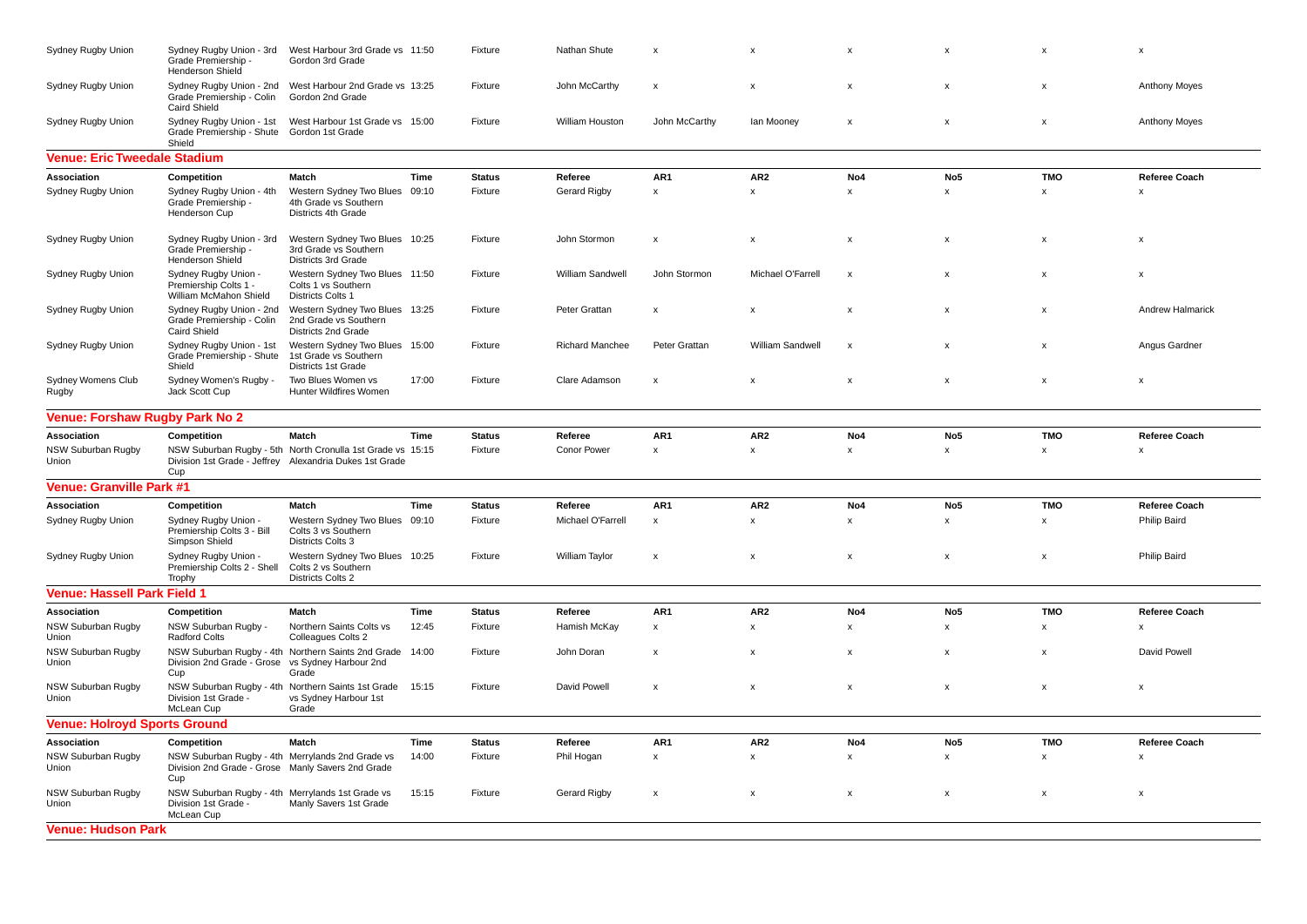| Association                        | Competition                                                                                                | Match                                                                          | Time  | <b>Status</b> | Referee                  | AR <sub>1</sub>           | AR <sub>2</sub>           | No4                       | No <sub>5</sub> | <b>TMO</b>                | Referee Coach           |  |  |
|------------------------------------|------------------------------------------------------------------------------------------------------------|--------------------------------------------------------------------------------|-------|---------------|--------------------------|---------------------------|---------------------------|---------------------------|-----------------|---------------------------|-------------------------|--|--|
| NSW Suburban Rugby                 | NSW Suburban Rugby - 1st St Patricks 5th Grade vs                                                          |                                                                                | 09:50 | Fixture       | John Ibrahim             | X                         | $\mathbf{x}$              | $\mathsf{x}$              | $\mathsf{x}$    | $\boldsymbol{\mathsf{x}}$ | John Goh                |  |  |
| Union                              | Division 5th Grade -<br>Sutherland Cup                                                                     | Petersham 5th Grade                                                            |       |               |                          |                           |                           |                           |                 |                           |                         |  |  |
| NSW Suburban Rugby                 | NSW Suburban Rugby - 1st St Patricks 4th Grade vs                                                          |                                                                                | 10:45 | Fixture       | John Goh                 | X                         | X                         | $\pmb{\times}$            | X               | X                         | x                       |  |  |
| Union                              | Division 4th Grade - Judd<br>Cup                                                                           | Petersham 4th Grade                                                            |       |               |                          |                           |                           |                           |                 |                           |                         |  |  |
| NSW Suburban Rugby<br>Union        | NSW Suburban Rugby - 1st St Patricks 3rd Grade vs<br>Division 3rd Grade -<br>Whiddon Cup                   | Petersham 3rd Grade                                                            | 11:40 | Fixture       | Adam Lysle               | x                         | x                         | $\pmb{\times}$            | X               | x                         | John Goh                |  |  |
| <b>NSW Suburban Rugby</b><br>Union | NSW Suburban Rugby - 1st St Patricks Colts vs<br>Division Colts - Barbour Cup Petersham Colts              |                                                                                | 12:45 | Fixture       | Joseph Lui               | X                         | X                         | $\boldsymbol{\mathsf{x}}$ | X               | $\boldsymbol{\mathsf{x}}$ | John Goh                |  |  |
| NSW Suburban Rugby<br>Union        | NSW Suburban Rugby - 1st St Patricks 2nd Grade vs<br>Division 2nd Grade - Burke Petersham 2nd Grade<br>Cup |                                                                                | 14:00 | Fixture       | David Fungalei           | X                         |                           | $\boldsymbol{\mathsf{x}}$ | X               | $\boldsymbol{\mathsf{x}}$ | <b>Stuart Dickinson</b> |  |  |
| NSW Suburban Rugby<br>Union        | NSW Suburban Rugby - 1st St Patricks 1st Grade vs<br>Division 1st Grade -<br>Kentwell Cup                  | Petersham 1st Grade                                                            | 15:15 | Fixture       | Nathan Shute             | David Fungalei            | Joseph Lui                | $\boldsymbol{\mathsf{x}}$ | x               | $\boldsymbol{\mathsf{x}}$ | <b>Stuart Dickinson</b> |  |  |
| <b>Venue: Lapstone Oval</b>        |                                                                                                            |                                                                                |       |               |                          |                           |                           |                           |                 |                           |                         |  |  |
| Association                        | Competition                                                                                                | Match                                                                          | Time  | <b>Status</b> | Referee                  | AR1                       | AR <sub>2</sub>           | No4                       | No <sub>5</sub> | <b>TMO</b>                | Referee Coach           |  |  |
| NSW Suburban Rugby                 | NSW Suburban Rugby - 1st Blue Mountains 4th Grade                                                          |                                                                                | 10:45 | Fixture       | Adam Barrington          | x                         | $\boldsymbol{\mathsf{x}}$ | X                         | X               | X                         | X                       |  |  |
| Union                              | Division 4th Grade - Judd<br>Cup                                                                           | vs Forest 4th Grade                                                            |       |               |                          |                           |                           |                           |                 |                           |                         |  |  |
| NSW Suburban Rugby<br>Union        | Division 3rd Grade -<br>Whiddon Cup                                                                        | NSW Suburban Rugby - 1st Blue Mountains 3rd Grade 11:40<br>vs Forest 3rd Grade |       | Fixture       | Daniel Southwell-Keely x |                           | $\boldsymbol{\mathsf{x}}$ | X                         | x               | X                         | $\pmb{\times}$          |  |  |
| NSW Suburban Rugby<br>Union        | NSW Suburban Rugby - 1st Blue Mountains Colts vs<br>Division Colts - Barbour Cup Forest Colts              |                                                                                | 12:45 | Fixture       | Alec Silins              | x                         | х                         | $\pmb{\times}$            | x               | X                         | X                       |  |  |
| NSW Suburban Rugby<br>Union        | Division 2nd Grade - Burke vs Forest 2nd Grade<br>Cup                                                      | NSW Suburban Rugby - 1st Blue Mountains 2nd Grade 14:00                        |       | Fixture       | Sean Rugers              | X                         | $\mathsf{x}$              | $\boldsymbol{\mathsf{x}}$ | X               | $\boldsymbol{\mathsf{x}}$ | X                       |  |  |
| NSW Suburban Rugby<br>Union        | NSW Suburban Rugby - 1st Blue Mountains 1st Grade<br>Division 1st Grade -<br>Kentwell Cup                  | vs Forest 1st Grade                                                            | 15:15 | Fixture       | David Marshall           | Sean Rugers               | Alec Silins               | $\boldsymbol{\mathsf{x}}$ | X               | X                         | $\pmb{\times}$          |  |  |
|                                    | <b>Venue: Leichhardt Oval No 2</b>                                                                         |                                                                                |       |               |                          |                           |                           |                           |                 |                           |                         |  |  |
| Association                        | Competition                                                                                                | Match                                                                          | Time  | <b>Status</b> | Referee                  | AR <sub>1</sub>           | AR <sub>2</sub>           | No4                       | No <sub>5</sub> | <b>TMO</b>                | Referee Coach           |  |  |
| NSW Suburban Rugby                 | NSW Suburban Rugby - 5th Balmain 1st Grade vs                                                              |                                                                                | 15:15 | Fixture       | Christopher Brereton     | $\boldsymbol{\mathsf{x}}$ | x                         | $\pmb{\mathsf{x}}$        | X               | x                         | $\pmb{\times}$          |  |  |
| Union                              | Division 1st Grade - Jeffrey Brothers 1st Grade<br>Cup                                                     |                                                                                |       |               |                          |                           |                           |                           |                 |                           |                         |  |  |
|                                    | <b>Venue: Macquarie University Sport Fields</b>                                                            |                                                                                |       |               |                          |                           |                           |                           |                 |                           |                         |  |  |
| Association                        | Competition                                                                                                | Match                                                                          | Time  | <b>Status</b> | Referee                  | AR1                       | AR <sub>2</sub>           | No4                       | No <sub>5</sub> | <b>TMO</b>                | <b>Referee Coach</b>    |  |  |
| NSW Suburban Rugby<br>Union        | NSW Suburban Rugby -<br><b>Radford Colts</b>                                                               | Macquarie Uni Colts vs<br><b>Brothers Colts</b>                                | 13:45 | Fixture       | Peter Mohay              | x                         | x                         | $\pmb{\mathsf{x}}$        | x               | $\pmb{\times}$            | $\pmb{\times}$          |  |  |
| <b>Venue: Manly Oval</b>           |                                                                                                            |                                                                                |       |               |                          |                           |                           |                           |                 |                           |                         |  |  |
| Association                        | Competition                                                                                                | Match                                                                          | Time  | <b>Status</b> | Referee                  | AR1                       | AR <sub>2</sub>           | No4                       | No <sub>5</sub> | <b>TMO</b>                | Referee Coach           |  |  |
| Sydney Rugby Union                 | Sydney Rugby Union - 4th<br>Grade Premiership -<br>Henderson Cup                                           | Manly 4th Grade vs<br>Eastwood 4th Grade                                       | 09:00 | Fixture       | Chris Mulcahy            | $\boldsymbol{\mathsf{x}}$ | X                         | $\boldsymbol{\mathsf{x}}$ | X               | $\boldsymbol{\mathsf{x}}$ | X                       |  |  |
| Sydney Rugby Union                 | Sydney Rugby Union - 3rd<br>Grade Premiership -<br>Henderson Shield                                        | Manly 3rd Grade vs<br>Eastwood 3rd Grade                                       | 10:25 | Fixture       | Daniel Reid              | x                         | $\boldsymbol{\mathsf{x}}$ | X                         | x               | X                         | х                       |  |  |
| Sydney Rugby Union                 | Sydney Rugby Union -<br>Premiership Colts 1 -<br>William McMahon Shield                                    | Manly Colts 1 vs Eastwood 11:50<br>Colts 1                                     |       | Fixture       | Tom Chadwick             | X                         | <b>Chris Mulcahy</b>      | $\boldsymbol{\mathsf{x}}$ | x               | $\boldsymbol{\mathsf{x}}$ | Mike Hobson             |  |  |
| Sydney Rugby Union                 | Sydney Rugby Union - 2nd<br>Grade Premiership - Colin<br><b>Caird Shield</b>                               | Manly 2nd Grade vs<br>Eastwood 2nd Grade                                       | 13:25 | Fixture       | <b>Brenton Mooney</b>    | X                         | x                         | $\boldsymbol{\mathsf{x}}$ | X               | X                         | Mike Hobson             |  |  |
| Sydney Rugby Union                 | Sydney Rugby Union - 1st<br>Grade Premiership - Shute<br>Shield                                            | Manly 1st Grade vs<br>Eastwood 1st Grade                                       | 15:00 | Fixture       | <b>Thomas Nicholl</b>    | <b>Brenton Mooney</b>     | Tom Chadwick              | $\boldsymbol{\mathsf{x}}$ | X               | x                         | Daniel Cheever          |  |  |
| <b>Venue: Marsfield Park</b>       |                                                                                                            |                                                                                |       |               |                          |                           |                           |                           |                 |                           |                         |  |  |
| Association                        | Competition                                                                                                | Match                                                                          | Time  | <b>Status</b> | Referee                  | AR1                       | AR <sub>2</sub>           | No4                       | No <sub>5</sub> | <b>TMO</b>                | <b>Referee Coach</b>    |  |  |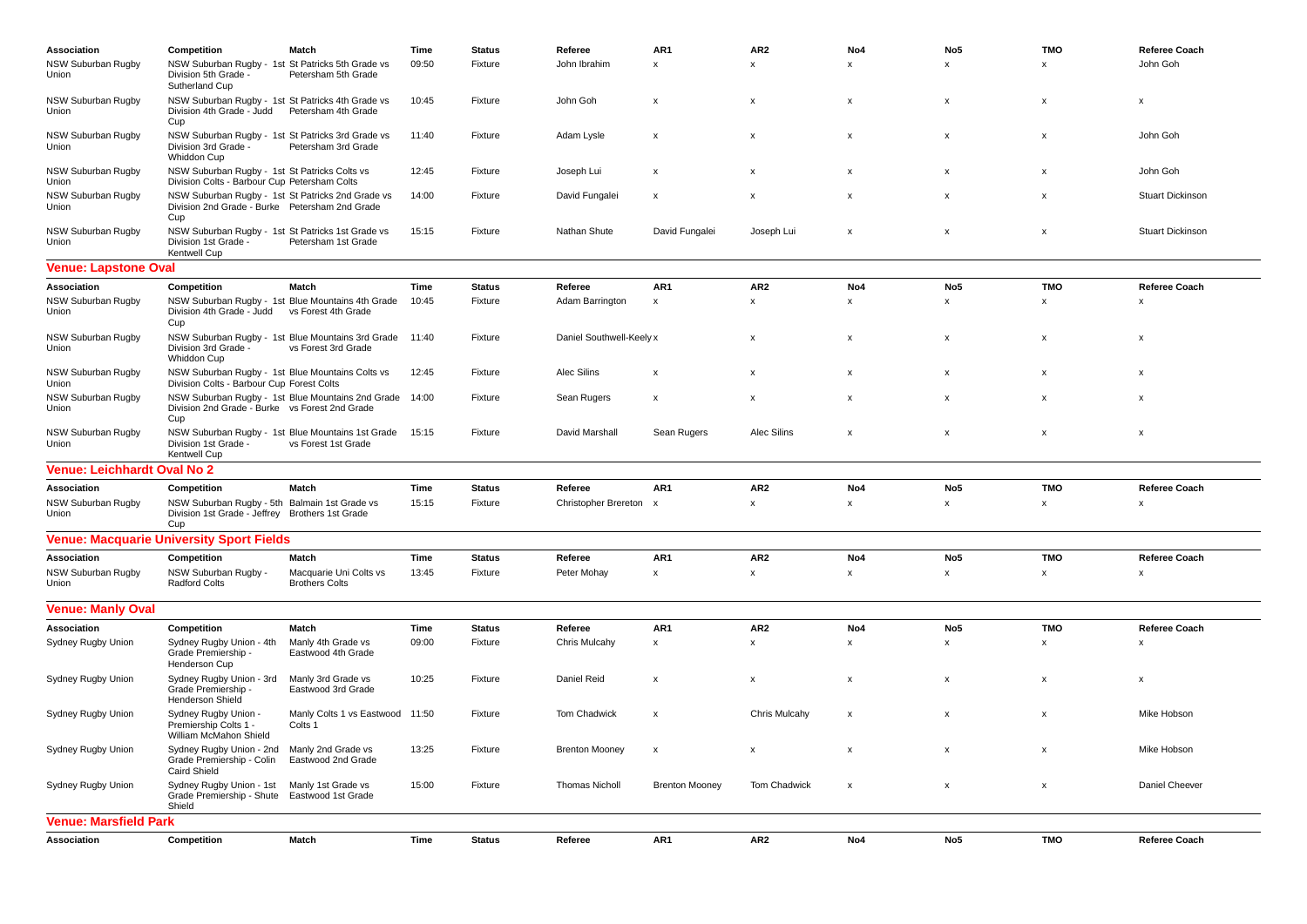| NSW Suburban Rugby<br>Union            | NSW Suburban Rugby -<br>2nd Division 4th Grade -<br>Richardson Cup                 | Epping 4th Grade vs UNSW 10:30<br>4th Grade                                            |       | Fixture       | Michael Gracie          | $\boldsymbol{\mathsf{x}}$ | $\mathsf{x}$          | $\mathsf{x}$              | $\mathsf{x}$              | $\mathsf{x}$              | <b>Garron Buttress-Grove</b> |
|----------------------------------------|------------------------------------------------------------------------------------|----------------------------------------------------------------------------------------|-------|---------------|-------------------------|---------------------------|-----------------------|---------------------------|---------------------------|---------------------------|------------------------------|
| NSW Suburban Rugby<br>Union            | NSW Suburban Rugby -<br>2nd Division 3rd Grade -<br><b>Blunt Cup</b>               | Epping 3rd Grade vs UNSW 11:25<br>3rd Grade                                            |       | Fixture       | Garron Buttress-Grove x |                           | X                     | $\boldsymbol{\mathsf{x}}$ | X                         | $\boldsymbol{\mathsf{x}}$ | X                            |
| <b>NSW Suburban Rugby</b><br>Union     | NSW Suburban Rugby - 4th Epping 2nd Grade vs<br>Division 2nd Grade - Grose<br>Cup  | Hawkesbury Agricultural<br>College 2nd Grade                                           | 14:00 | Fixture       | Ken Gusse               | $\mathbf{x}$              | $\mathsf{x}$          | $\mathsf{x}$              | $\boldsymbol{\mathsf{x}}$ | $\boldsymbol{\mathsf{x}}$ | $\mathsf{x}$                 |
| NSW Suburban Rugby<br>Union            | NSW Suburban Rugby - 4th Epping 1st Grade vs<br>Division 1st Grade -<br>McLean Cup | Hawkesbury Agricultural<br>College 1st Grade                                           | 15:15 | Fixture       | Anthony Harper          | $\boldsymbol{\mathsf{x}}$ | $\pmb{\times}$        | $\pmb{\times}$            | $\pmb{\times}$            | $\pmb{\times}$            | X                            |
| <b>Venue: McKay Oval</b>               |                                                                                    |                                                                                        |       |               |                         |                           |                       |                           |                           |                           |                              |
| Association                            | Competition                                                                        | Match                                                                                  | Time  | <b>Status</b> | Referee                 | AR1                       | AR <sub>2</sub>       | No4                       | No <sub>5</sub>           | <b>TMO</b>                | Referee Coach                |
| NSW Suburban Rugby<br>Union            | Division 1st Grade - Jeffrey vs Sydney Irish 1st Grade<br>Cup                      | NSW Suburban Rugby - 5th Kings Old Boys 1st Grade                                      | 15:15 | Fixture       | William Taylor          | $\pmb{\mathsf{x}}$        | $\mathsf{x}$          | $\pmb{\mathsf{x}}$        | $\mathsf x$               | $\pmb{\mathsf{x}}$        | $\mathsf{x}$                 |
| <b>Venue: Mittigar Reserve Field 1</b> |                                                                                    |                                                                                        |       |               |                         |                           |                       |                           |                           |                           |                              |
| Association                            | Competition                                                                        | Match                                                                                  | Time  | <b>Status</b> | Referee                 | AR1                       | AR <sub>2</sub>       | No4                       | No <sub>5</sub>           | <b>TMO</b>                | <b>Referee Coach</b>         |
| NSW Suburban Rugby<br>Union            | Division 1st Grade -<br>McLean Cup                                                 | NSW Suburban Rugby - 4th Western Raptors 1st Grade 15:15<br>vs Macquarie Uni 1st Grade |       | Fixture       | Sebastian Herbert       | $\boldsymbol{\mathsf{x}}$ | $\pmb{\times}$        | $\pmb{\times}$            | x                         | $\pmb{\times}$            | X                            |
| <b>Venue: Newington College</b>        |                                                                                    |                                                                                        |       |               |                         |                           |                       |                           |                           |                           |                              |
| Association                            | Competition                                                                        | Match                                                                                  | Time  | <b>Status</b> | Referee                 | AR1                       | AR <sub>2</sub>       | No4                       | No <sub>5</sub>           | <b>TMO</b>                | <b>Referee Coach</b>         |
| <b>GPS NSW</b>                         | Schools Cross competition<br>trials                                                | Newington 3rd XV vs<br>Sydney Boys High 1st XV                                         | 13:00 | Fixture       | Chris Todd              | $\pmb{\mathsf{x}}$        | x                     | $\pmb{\times}$            | $\mathsf x$               | x                         | $\mathsf{x}$                 |
| <b>Venue: North Sydney Oval</b>        |                                                                                    |                                                                                        |       |               |                         |                           |                       |                           |                           |                           |                              |
| Association                            | Competition                                                                        | <b>Match</b>                                                                           | Time  | <b>Status</b> | Referee                 | AR1                       | AR <sub>2</sub>       | No <sub>4</sub>           | No <sub>5</sub>           | <b>TMO</b>                | <b>Referee Coach</b>         |
| Sydney Rugby Union                     | Sydney Rugby Union - 3rd<br>Grade Premiership -<br>Henderson Shield                | Northern Suburbs 3rd<br>Grade vs Sydney University<br>3rd Grade                        | 12:25 | Fixture       | lan Mooney              | $\pmb{\mathsf{x}}$        | $\mathsf x$           | $\pmb{\mathsf{x}}$        | $\pmb{\mathsf{x}}$        | $\pmb{\mathsf{x}}$        | $\mathsf{x}$                 |
| Sydney Rugby Union                     | Sydney Rugby Union - 2nd<br>Grade Premiership - Colin<br>Caird Shield              | Northern Suburbs 2nd<br>Grade vs Sydney University<br>2nd Grade                        | 14:10 | Fixture       | Paul Worsley            | X                         | $\pmb{\times}$        | $\pmb{\mathsf{x}}$        | $\pmb{\times}$            | $\pmb{\times}$            | <b>Peter Marshall</b>        |
| Sydney Rugby Union                     | Sydney Rugby Union - 1st<br>Grade Premiership - Shute<br>Shield                    | Northern Suburbs 1st<br>Grade vs Sydney University<br>1st Grade                        | 16:05 | Fixture       | David Conway            | Paul Worsley              | <b>Timothy Heaney</b> | $\boldsymbol{\mathsf{x}}$ | X                         | $\boldsymbol{\mathsf{x}}$ | <b>Peter Marshall</b>        |
| <b>Venue: Oakhill College</b>          |                                                                                    |                                                                                        |       |               |                         |                           |                       |                           |                           |                           |                              |
| Association                            | Competition                                                                        | Match                                                                                  | Time  | <b>Status</b> | Referee                 | AR1                       | AR <sub>2</sub>       | No4                       | No <sub>5</sub>           | <b>TMO</b>                | <b>Referee Coach</b>         |
| <b>GPS NSW</b>                         | Schools Cross competition<br>trials                                                | Oakhill 2nd XV vs Trinity<br>Grammar 2nd XV                                            | 14:00 | Fixture       | Michael Hummel          | $\pmb{\mathsf{x}}$        | x                     | $\pmb{\mathsf{x}}$        | x                         | x                         | $\boldsymbol{\mathsf{x}}$    |
| <b>GPS NSW</b>                         | Schools Cross competition<br>trials                                                | Oakhill 1st XV vs Trinity<br>Grammar 1st XV                                            | 15:15 | Fixture       | Peter Redwin            | $\boldsymbol{\mathsf{x}}$ | $\pmb{\times}$        | $\pmb{\times}$            | x                         | X                         | X                            |
| <b>Venue: Pittwater Rugby Park</b>     |                                                                                    |                                                                                        |       |               |                         |                           |                       |                           |                           |                           |                              |
| Association                            | Competition                                                                        | Match                                                                                  | Time  | <b>Status</b> | Referee                 | AR1                       | AR <sub>2</sub>       | No4                       | No <sub>5</sub>           | <b>TMO</b>                | <b>Referee Coach</b>         |
| <b>GPS NSW</b>                         | Schools Cross competition<br>trials                                                | St Augustine's 2nd XV vs<br>Newington 2nd XV                                           | 14:00 | Fixture       | Evan Snow               | $\pmb{\mathsf{x}}$        | $\pmb{\mathsf{x}}$    | $\pmb{\mathsf{x}}$        | $\mathsf x$               | $\pmb{\mathsf{x}}$        | $\boldsymbol{\mathsf{x}}$    |
| <b>GPS NSW</b>                         | Schools Cross competition<br>trials                                                | St Augustine's 1st XV vs<br>Newington 1st XV                                           | 15:15 | Fixture       | <b>Todd Cummings</b>    | $\boldsymbol{\mathsf{x}}$ | X                     | $\boldsymbol{\mathsf{x}}$ | X                         | x                         | X                            |
| <b>Venue: Porters Reserve</b>          |                                                                                    |                                                                                        |       |               |                         |                           |                       |                           |                           |                           |                              |
| Association                            | Competition                                                                        | Match                                                                                  | Time  | <b>Status</b> | Referee                 | AR1                       | AR <sub>2</sub>       | No4                       | No <sub>5</sub>           | <b>TMO</b>                | <b>Referee Coach</b>         |
| NSW Suburban Rugby<br>Union            | NSW Suburban Rugby -<br>2nd Division 3rd Grade -<br><b>Blunt Cup</b>               | Newport 3rd Grade vs<br>Beecroft 3rd Grade                                             | 11:40 | Fixture       | Josh Freedman           | $\pmb{\mathsf{x}}$        | x                     | $\pmb{\mathsf{x}}$        | $\pmb{\times}$            | x                         | Jackson Brislan              |
| NSW Suburban Rugby<br>Union            | NSW Suburban Rugby -<br>2nd Division Colts -<br>Robertson Cup                      | Newport Colts vs Beecroft<br>Colts                                                     | 12:45 | Fixture       | <b>Gary Sinclair</b>    | $\mathbf{x}$              | $\mathsf{x}$          | $\mathsf{x}$              | x                         | $\mathsf{x}$              | $\mathsf{x}$                 |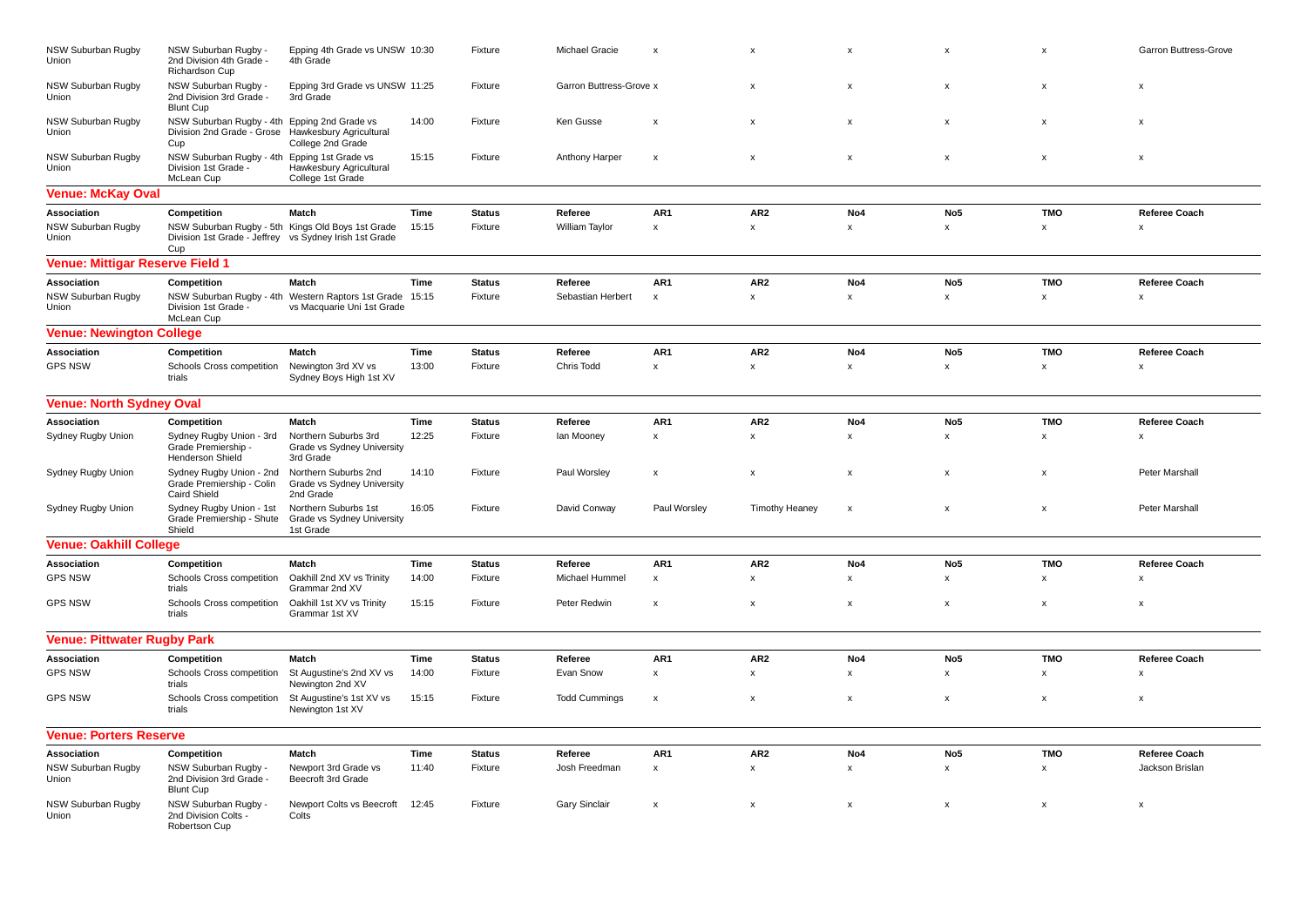| NSW Suburban Rugby<br>Union               | NSW Suburban Rugby -<br>2nd Division 2nd Grade -<br>Stockdale                                         | Newport 2nd Grade vs<br>Beecroft 2nd Grade                      | 14:00 | Fixture       | Josh Freedman       | $\boldsymbol{\mathsf{x}}$ | X                         | X                         | X                         | $\boldsymbol{\mathsf{x}}$ | X                    |
|-------------------------------------------|-------------------------------------------------------------------------------------------------------|-----------------------------------------------------------------|-------|---------------|---------------------|---------------------------|---------------------------|---------------------------|---------------------------|---------------------------|----------------------|
| NSW Suburban Rugby<br>Union               | NSW Suburban Rugby -<br>2nd Division 1st Grade -<br>Barraclough                                       | Newport 1st Grade vs<br>Beecroft 1st Grade                      | 15:15 | Fixture       | Daniel Reid         | Josh Freedman             | $\boldsymbol{\mathsf{x}}$ | x                         | x                         | x                         | X                    |
| <b>Venue: Queens Park #1</b>              |                                                                                                       |                                                                 |       |               |                     |                           |                           |                           |                           |                           |                      |
| Association                               | Competition                                                                                           | Match                                                           | Time  | <b>Status</b> | Referee             | AR1                       | AR <sub>2</sub>           | No4                       | No <sub>5</sub>           | <b>TMO</b>                | Referee Coach        |
| <b>GPS NSW</b>                            | Schools Cross competition<br>trials                                                                   | St Greg's Campbeltown 1st<br>XV vs Riverview 2nd XV             | 13:00 | Fixture       | Andrew Winslade     | $\pmb{\mathsf{x}}$        | $\mathsf{x}$              | $\pmb{\mathsf{x}}$        | $\pmb{\mathsf{x}}$        | x                         | $\mathsf{x}$         |
| <b>GPS NSW</b>                            | Schools Cross competition<br>trials                                                                   | Waverley 2nd XV vs<br>Riverview 3rd XV                          | 14:00 | Fixture       | John Feeney         | $\mathsf{x}$              | $\pmb{\mathsf{x}}$        | $\pmb{\mathsf{x}}$        | $\pmb{\mathsf{x}}$        | $\mathsf{x}$              | $\mathsf{x}$         |
| <b>GPS NSW</b>                            | Schools Cross competition<br>trials                                                                   | Waverley 1st XV vs<br><b>Riverview 1st XV</b>                   | 15:15 | Fixture       | Alexander Buckland  | $\mathsf{x}$              | $\pmb{\times}$            | $\pmb{\mathsf{x}}$        | $\pmb{\times}$            | X                         | x                    |
| <b>Venue: Rawson Oval</b>                 |                                                                                                       |                                                                 |       |               |                     |                           |                           |                           |                           |                           |                      |
| Association                               | Competition                                                                                           | Match                                                           | Time  | <b>Status</b> | Referee             | AR1                       | AR <sub>2</sub>           | No4                       | No <sub>5</sub>           | <b>TMO</b>                | Referee Coach        |
| NSW Suburban Rugby<br>Union               | NSW Suburban Rugby - 1st Mosman 3rd Grade vs<br>Division 3rd Grade -<br>Whiddon Cup                   | Drummoyne 3rd Grade                                             | 11:40 | Fixture       | Chris Long          | x                         | x                         | $\pmb{\mathsf{x}}$        | x                         | x                         | x                    |
| <b>NSW Suburban Rugby</b><br>Union        | NSW Suburban Rugby - 1st Mosman Colts vs<br>Division Colts - Barbour Cup Drummoyne Colts              |                                                                 | 12:45 | Fixture       | Callum Mckenzie     | $\pmb{\chi}$              | $\mathsf{x}$              | $\pmb{\mathsf{x}}$        | $\boldsymbol{\mathsf{x}}$ | $\mathsf{x}$              | Julius Ambat         |
| NSW Suburban Rugby<br>Union               | NSW Suburban Rugby - 1st Mosman 2nd Grade vs<br>Division 2nd Grade - Burke Drummoyne 2nd Grade<br>Cup |                                                                 | 14:00 | Fixture       | Angus Cameron       | $\boldsymbol{\mathsf{x}}$ | $\mathsf{x}$              | $\pmb{\mathsf{x}}$        | $\pmb{\times}$            | $\pmb{\times}$            | Julius Ambat         |
| NSW Suburban Rugby<br>Union               | NSW Suburban Rugby - 1st Mosman 1st Grade vs<br>Division 1st Grade -<br>Kentwell Cup                  | Drummoyne 1st Grade                                             | 15:15 | Fixture       | Mitchell De Lorenzo | Angus Cameron             | Callum Mckenzie           | $\boldsymbol{\mathsf{x}}$ | X                         | X                         | X                    |
| <b>Venue: Shore School Playing Fields</b> |                                                                                                       |                                                                 |       |               |                     |                           |                           |                           |                           |                           |                      |
| Association                               | Competition                                                                                           | Match                                                           | Time  | <b>Status</b> | Referee             | AR1                       | AR <sub>2</sub>           | No4                       | No <sub>5</sub>           | <b>TMO</b>                | <b>Referee Coach</b> |
| <b>GPS NSW</b>                            | Schools Cross competition<br>trials                                                                   | Shore 2nd XV vs Knox 2nd<br>XV                                  | 14:00 | Fixture       | George Roper        | x                         | $\pmb{\times}$            | $\pmb{\mathsf{x}}$        | x                         | x                         | x                    |
| <b>GPS NSW</b>                            | Schools Cross competition<br>trials                                                                   | Shore 1st XV vs Knox 1st<br>XV                                  | 15:15 | Fixture       | Andrew Coorey       | $\pmb{\times}$            | $\pmb{\times}$            | $\pmb{\mathsf{x}}$        | $\pmb{\times}$            | $\pmb{\times}$            | X                    |
| <b>Venue: Soldiers Memorial Park</b>      |                                                                                                       |                                                                 |       |               |                     |                           |                           |                           |                           |                           |                      |
| Association                               | Competition                                                                                           | Match                                                           | Time  | <b>Status</b> | Referee             | AR1                       | AR <sub>2</sub>           | No4                       | No <sub>5</sub>           | <b>TMO</b>                | Referee Coach        |
| NSW Suburban Rugby<br>Union               | NSW Suburban Rugby -<br>2nd Division 3rd Grade -<br><b>Blunt Cup</b>                                  | Lindfield 3rd Grade vs<br><b>Briars 3rd Grade</b>               | 11:40 | Fixture       | <b>Bruce Watson</b> | x                         | $\mathsf{x}$              | X                         | $\boldsymbol{\mathsf{x}}$ | X                         | lan Fraser           |
| NSW Suburban Rugby<br>Union               | NSW Suburban Rugby -<br>2nd Division Colts -<br>Robertson Cup                                         | <b>Lindfield Colts vs Briars</b><br>Colts                       | 12:45 | Fixture       | John Allen          | x                         | $\pmb{\times}$            | x                         | x                         | x                         | lan Fraser           |
| NSW Suburban Rugby<br>Union               | NSW Suburban Rugby -<br>2nd Division 2nd Grade -<br>Stockdale                                         | Lindfield 2nd Grade vs<br><b>Briars 2nd Grade</b>               | 14:00 | Fixture       | Leo Quoyle          | x                         | $\pmb{\times}$            | x                         | $\pmb{\times}$            | $\pmb{\times}$            | <b>Greg Whiteley</b> |
| NSW Suburban Rugby<br>Union               | NSW Suburban Rugby -<br>2nd Division 1st Grade -<br>Barraclough                                       | Lindfield 1st Grade vs Briars 15:15<br>1st Grade                |       | Fixture       | <b>Chris Yeats</b>  | Leo Quoyle                | John Allen                | x                         | $\pmb{\mathsf{x}}$        | $\pmb{\times}$            | <b>Greg Whiteley</b> |
| <b>Venue: St Patrick's College</b>        |                                                                                                       |                                                                 |       |               |                     |                           |                           |                           |                           |                           |                      |
| Association                               | Competition                                                                                           | Match                                                           | Time  | <b>Status</b> | Referee             | AR1                       | AR <sub>2</sub>           | No4                       | No <sub>5</sub>           | <b>TMO</b>                | Referee Coach        |
| <b>GPS NSW</b>                            | Schools Cross competition<br>trials                                                                   | St Patrick's College 2nd XV<br>vs St Aloysius College 2nd<br>XV | 14:00 | Fixture       | Oscar Jones         | $\boldsymbol{\mathsf{x}}$ | $\mathsf{x}$              | x                         | x                         | x                         | x                    |
| <b>GPS NSW</b>                            | Schools Cross competition<br>trials                                                                   | St Patrick's College 1st XV<br>vs St Aloysius College 1st<br>XV | 15:15 | Fixture       | Jack Jones          | $\boldsymbol{\mathsf{x}}$ | $\mathsf{x}$              | $\pmb{\mathsf{x}}$        | $\boldsymbol{\mathsf{x}}$ | $\boldsymbol{\mathsf{x}}$ | X                    |
| <b>Venue: Taplin Park</b>                 |                                                                                                       |                                                                 |       |               |                     |                           |                           |                           |                           |                           |                      |
| Association                               | Competition                                                                                           | Match                                                           | Time  | <b>Status</b> | Referee             | AR1                       | AR <sub>2</sub>           | No4                       | No <sub>5</sub>           | <b>TMO</b>                | Referee Coach        |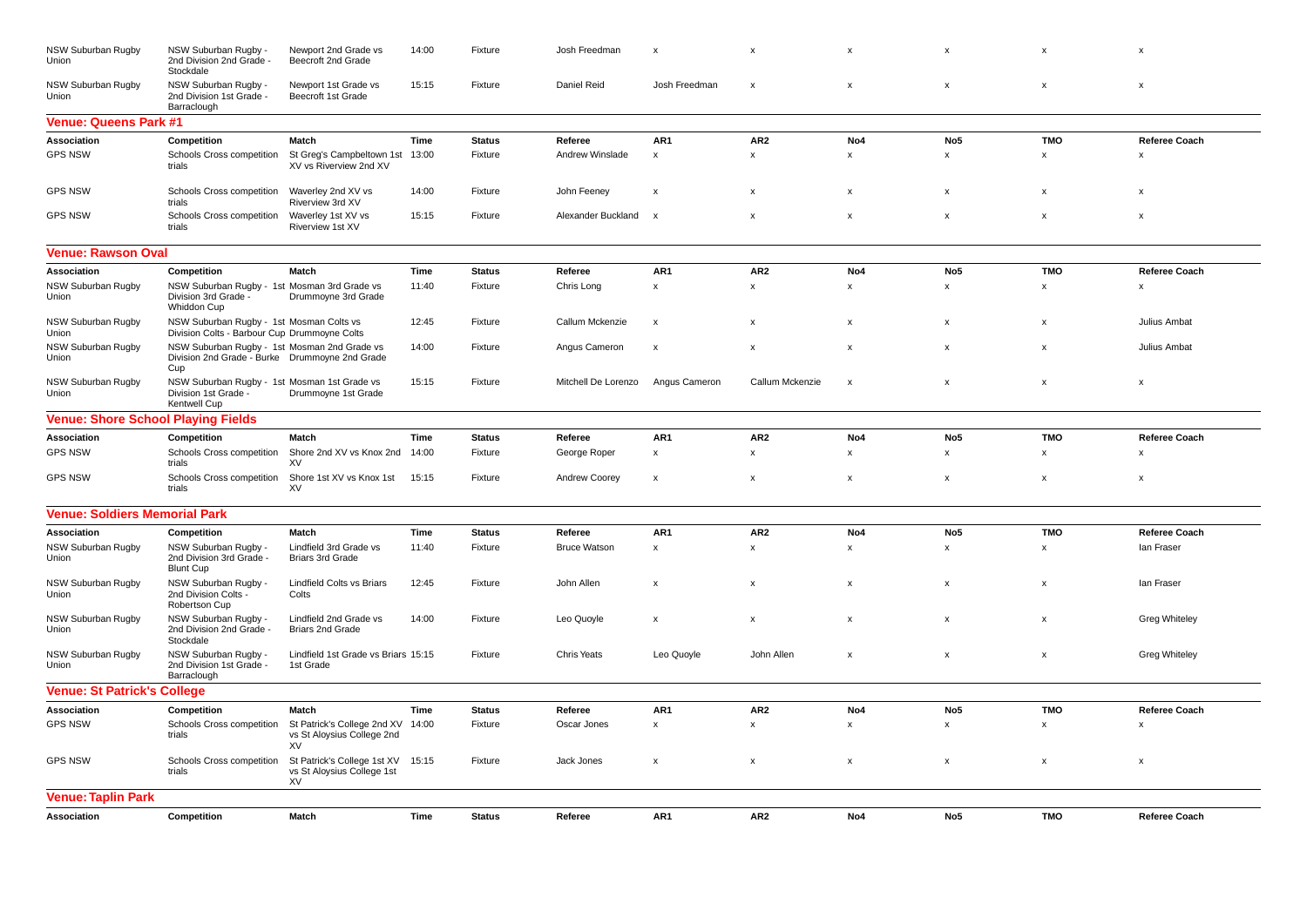| Sydney Rugby Union                       | Sydney Rugby Union - 4th<br>Grade Premiership -<br>Henderson Cup                                        | West Harbour 4th Grade vs 10:25<br>Gordon 4th Grade          |       | Fixture       | Sebastian Herbert      | $\pmb{\mathsf{x}}$        | x                         | x                         | X                         | $\pmb{\times}$            | $\boldsymbol{\mathsf{x}}$ |
|------------------------------------------|---------------------------------------------------------------------------------------------------------|--------------------------------------------------------------|-------|---------------|------------------------|---------------------------|---------------------------|---------------------------|---------------------------|---------------------------|---------------------------|
| <b>Venue: The Kings School</b>           |                                                                                                         |                                                              |       |               |                        |                           |                           |                           |                           |                           |                           |
| Association                              | Competition                                                                                             | Match                                                        | Time  | <b>Status</b> | Referee                | AR1                       | AR <sub>2</sub>           | No4                       | No <sub>5</sub>           | <b>TMO</b>                | Referee Coach             |
| <b>GPS NSW</b>                           | Schools Cross competition<br>trials                                                                     | Kings 2nd XV vs St Josephs 14:00<br>2nd XV                   |       | Fixture       | Dave Trill             | $\mathsf{x}$              | $\times$                  | $\mathbf{x}$              | $\mathbf{x}$              | $\mathsf{x}$              | $\mathsf{x}$              |
| <b>GPS NSW</b>                           | Schools Cross competition<br>trials                                                                     | Kings 1st XV vs St Josephs 15:15<br>1st XV                   |       | Fixture       | Alexander Marsh        | $\boldsymbol{\mathsf{x}}$ | x                         | x                         | X                         | $\boldsymbol{\mathsf{x}}$ | $\boldsymbol{\mathsf{x}}$ |
| <b>Venue: The Ridge Sporting Complex</b> |                                                                                                         |                                                              |       |               |                        |                           |                           |                           |                           |                           |                           |
| Association                              | Competition                                                                                             | Match                                                        | Time  | <b>Status</b> | Referee                | AR1                       | AR <sub>2</sub>           | No4                       | No <sub>5</sub>           | <b>TMO</b>                | <b>Referee Coach</b>      |
| NSW Suburban Rugby<br>Union              | Division 1st Grade - Jeffrey 1st Grade<br>Cup                                                           | NSW Suburban Rugby - 5th Menai 1st Grade vs Oatley           | 15:15 | Fixture       | Tom Mclean             | $\pmb{\times}$            | $\mathsf x$               | $\pmb{\mathsf{x}}$        | $\mathsf{x}$              | $\pmb{\times}$            | $\boldsymbol{\mathsf{x}}$ |
| <b>Venue: The Scots College</b>          |                                                                                                         |                                                              |       |               |                        |                           |                           |                           |                           |                           |                           |
| Association                              | Competition                                                                                             | Match                                                        | Time  | <b>Status</b> | Referee                | AR1                       | AR <sub>2</sub>           | No4                       | No <sub>5</sub>           | <b>TMO</b>                | Referee Coach             |
| <b>GPS NSW</b>                           | Schools Cross competition<br>trials                                                                     | Scots 2nd XV vs Barker 2nd 14:00<br>XV                       |       | Fixture       | <b>Emmett Karstrom</b> | $\pmb{\chi}$              | $\pmb{\mathsf{x}}$        | x                         | $\boldsymbol{\mathsf{x}}$ | $\pmb{\chi}$              | x                         |
| <b>GPS NSW</b>                           | Schools Cross competition<br>trials                                                                     | Scots 1st XV vs Barker 1st<br>XV                             | 15:15 | Fixture       | James Dickson          | <b>Emmett Karstrom</b>    | x                         | x                         | $\boldsymbol{\mathsf{x}}$ | X                         | $\boldsymbol{\mathsf{x}}$ |
| <b>Venue: Turramurra Memorial Park</b>   |                                                                                                         |                                                              |       |               |                        |                           |                           |                           |                           |                           |                           |
| Association                              | Competition                                                                                             | Match                                                        | Time  | <b>Status</b> | Referee                | AR1                       | AR <sub>2</sub>           | No4                       | No <sub>5</sub>           | <b>TMO</b>                | Referee Coach             |
| NSW Suburban Rugby<br>Union              | NSW Suburban Rugby -<br>2nd Division Colts -<br>Robertson Cup                                           | Old Barker Colts vs UNSW<br>Colts                            | 12:45 | Fixture       | Michael Lupton         | $\mathsf{x}$              | x                         | $\mathsf{x}$              | $\boldsymbol{\mathsf{x}}$ | $\boldsymbol{\mathsf{x}}$ | $\boldsymbol{\mathsf{x}}$ |
| NSW Suburban Rugby<br>Union              | NSW Suburban Rugby -<br>2nd Division 2nd Grade -<br>Stockdale                                           | Old Barker 2nd Grade vs<br>UNSW 2nd Grade                    | 14:00 | Fixture       | Matthew Coleman        | $\boldsymbol{\mathsf{x}}$ | $\boldsymbol{\mathsf{x}}$ | $\boldsymbol{\mathsf{x}}$ | $\boldsymbol{\mathsf{x}}$ | $\boldsymbol{\mathsf{x}}$ | $\boldsymbol{\mathsf{x}}$ |
| NSW Suburban Rugby<br>Union              | NSW Suburban Rugby -<br>2nd Division 1st Grade -<br>Barraclough                                         | Old Barker 1st Grade vs<br><b>UNSW 1st Grade</b>             | 15:15 | Fixture       | Ben Wawn               | Matthew Coleman           | Michael Lupton            | x                         | X                         | $\pmb{\mathsf{x}}$        | Philip Baird              |
| <b>Venue: Waterloo Oval</b>              |                                                                                                         |                                                              |       |               |                        |                           |                           |                           |                           |                           |                           |
| Association                              | Competition                                                                                             | Match                                                        | Time  | <b>Status</b> | Referee                | AR1                       | AR <sub>2</sub>           | No4                       | No <sub>5</sub>           | <b>TMO</b>                | Referee Coach             |
| NSW Suburban Rugby<br>Union              | NSW Suburban Rugby -<br>2nd Division 3rd Grade -<br><b>Blunt Cup</b>                                    | Sydney Harlequins 3rd<br>Grade vs Old Ignatians 3rd<br>Grade | 11:40 | Fixture       | Ella Goldsmith         | $\mathsf{x}$              | $\pmb{\mathsf{x}}$        | $\pmb{\mathsf{x}}$        | X                         | $\pmb{\mathsf{x}}$        | $\boldsymbol{\mathsf{x}}$ |
| <b>NSW Suburban Rugby</b><br>Union       | NSW Suburban Rugby -<br>2nd Division Colts -<br>Robertson Cup                                           | Sydney Harlequins Colts vs 12:45<br>Old Ignatians Colts      |       | Fixture       | James Davison          | x                         | x                         | x                         | x                         | X                         | Christopher Pearl         |
| NSW Suburban Rugby<br>Union              | NSW Suburban Rugby -<br>2nd Division 2nd Grade -<br>Stockdale                                           | Sydney Harlequins 2nd<br>Grade vs Old Ignatians 2nd<br>Grade | 14:00 | Fixture       | <b>Matthew Buckley</b> | $\pmb{\times}$            | $\mathsf{x}$              | $\boldsymbol{\mathsf{x}}$ | $\boldsymbol{\mathsf{x}}$ | $\boldsymbol{\mathsf{x}}$ | Christopher Pearl         |
| NSW Suburban Rugby<br>Union              | NSW Suburban Rugby -<br>2nd Division 1st Grade -<br>Barraclough                                         | Sydney Harlequins 1st<br>Grade vs Old Ignatians 1st<br>Grade | 15:15 | Fixture       | <b>Tony Fisher</b>     | <b>Matthew Buckley</b>    | James Davison             | x                         | x                         | X                         | x                         |
| <b>Venue: Waverley Oval</b>              |                                                                                                         |                                                              |       |               |                        |                           |                           |                           |                           |                           |                           |
| Association                              | Competition                                                                                             | Match                                                        | Time  | <b>Status</b> | Referee                | AR1                       | AR <sub>2</sub>           | No4                       | No <sub>5</sub>           | TMO                       | Referee Coach             |
| NSW Suburban Rugby<br>Union              | NSW Suburban Rugby - 1st Waverley 5th Grade vs<br>Division 5th Grade -<br>Sutherland Cup                | Colleagues 5th Grade                                         | 09:50 | Fixture       | Oscar Jimenez          | $\pmb{\times}$            | $\mathsf x$               | x                         | $\pmb{\chi}$              | $\pmb{\mathsf{x}}$        | x                         |
| NSW Suburban Rugby<br>Union              | NSW Suburban Rugby - 1st Waverley 4th Grade vs<br>Division 4th Grade - Judd Colleagues 4th Grade<br>Cup |                                                              | 10:45 | Fixture       | David Lee              | X                         | $\pmb{\times}$            | x                         | $\boldsymbol{\mathsf{x}}$ | X                         | x                         |
| NSW Suburban Rugby<br>Union              | NSW Suburban Rugby - 1st Waverley 3rd Grade vs<br>Division 3rd Grade -<br>Whiddon Cup                   | Colleagues 3rd Grade                                         | 11:40 | Fixture       | Andrew Morrell         | $\pmb{\times}$            | $\mathsf{x}$              | $\boldsymbol{\mathsf{x}}$ | $\boldsymbol{\mathsf{x}}$ | $\pmb{\chi}$              | Mark Keepkie              |
| NSW Suburban Rugby<br>Union              | NSW Suburban Rugby - 1st Waverley Colts vs<br>Division Colts - Barbour Cup Colleagues Colts             |                                                              | 12:45 | Fixture       | <b>Charles Read</b>    | $\boldsymbol{\mathsf{x}}$ | $\boldsymbol{\mathsf{x}}$ | X                         | X                         | $\boldsymbol{\mathsf{x}}$ | $\boldsymbol{\mathsf{x}}$ |